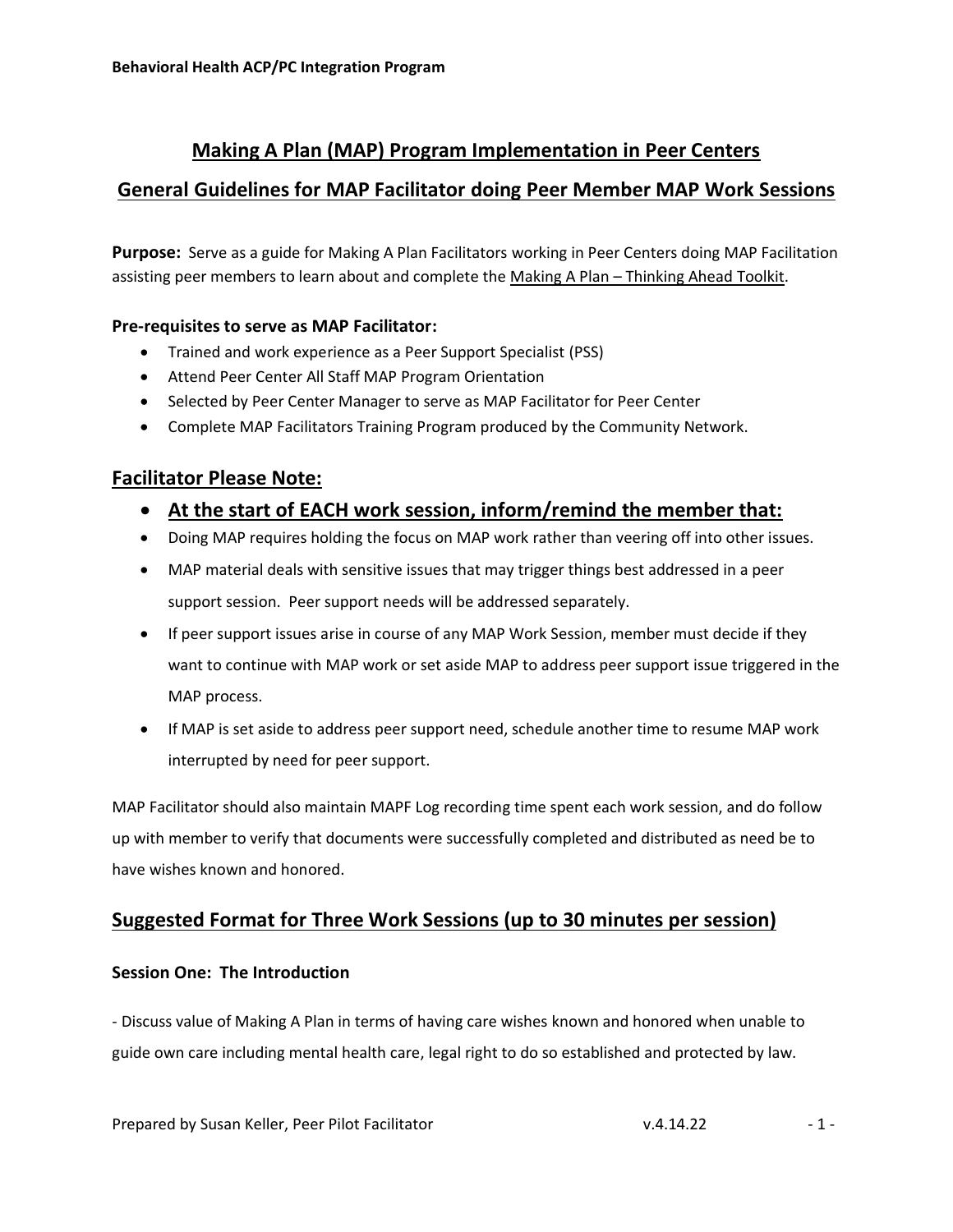- Provide copy of MAP Toolkit along with Ziploc bag to protect. Emphasize importance that member must keep the MAP Toolkit through the whole process, can't leave in peer center, bring each time they meet for MAP Facilitation Work Sessions. Let them know it is available on line in electronic fillable form. -Do quick Review of MAP Work Book:

- . Read quote on cover of workbook and point out what's in Workbook and why
- . Note Trusted Helper suggestion (pages 5-6) encourage peer to do that
- . Note about what a health care agent is and how to choose (pages 11-12)
- . Note import to do MAP even if no one to name as health care agent
- . Note importance of signing correctly, critically important. Don't sign until witnesses or notary.

(Form A pages 4-7)

- Review Mental Health Supportive Care Plan
	- . Read page 1 introduction to give overview and briefly explain what's in there
	- . Explain difference between two version and the need to choose one or the other

Version 1: With Checklists; Version 2: With Open Ended Questions

- Talk about homework:
	- . Review MAP Toolkit carefully before Session Two
	- . Begin completing MAP workbook and forms as best they can
- Schedule Work Session Two to do check in and provide further assistance with MAP work

#### **Session Two: Working on MAP Completion**

Member returns to talk about:

- any questions about MAP materials that they have,
- what documents they chose to use and related suggestions
- review member work on MAP done so far
- provide guidance helpful to get MAP completed
- schedule peer support if need is triggered by MAP work
- talk in general terms about signing, distribution and having essential conversations
- schedule Session Three and talk about homework to complete MAP documents